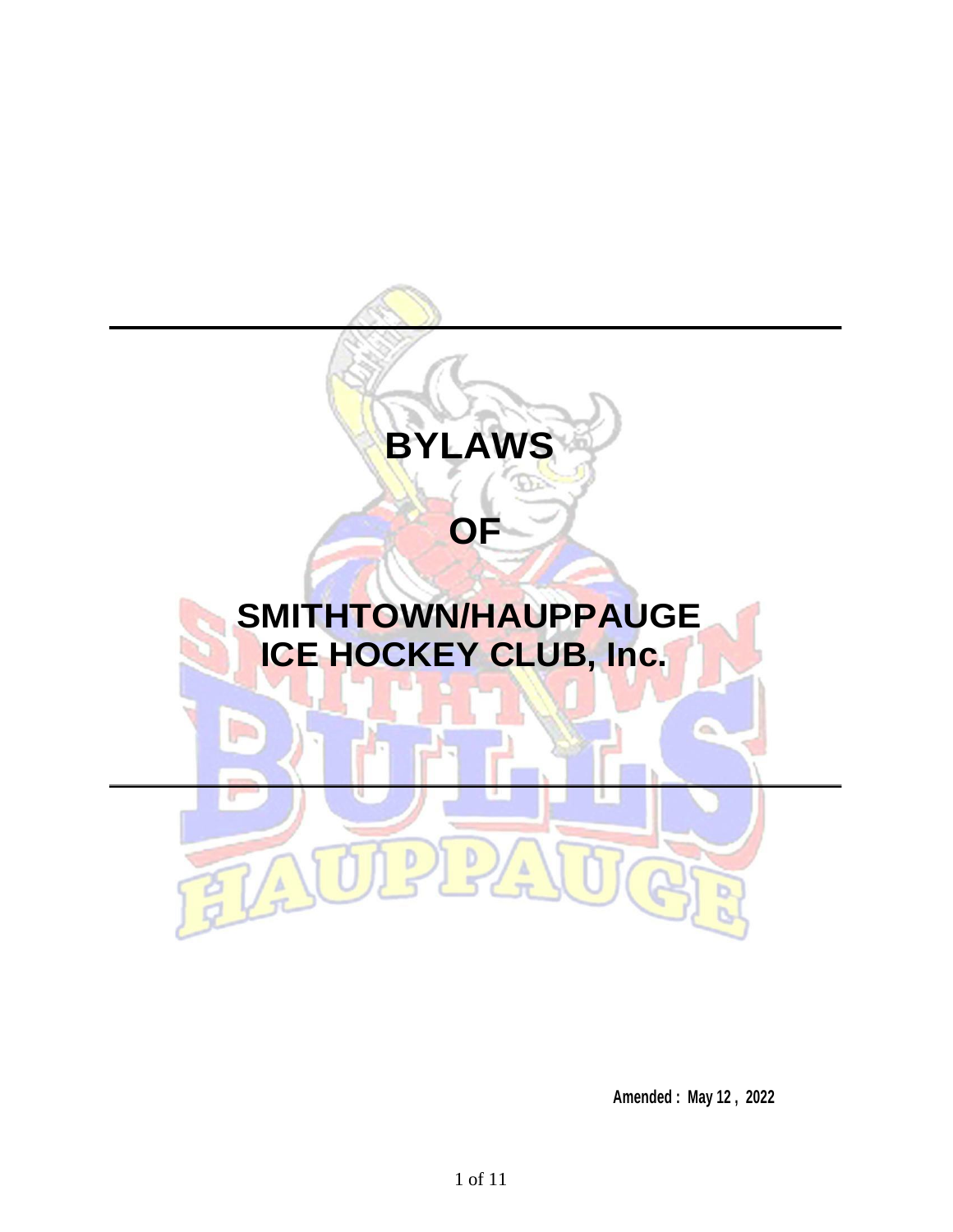# **ARTICLE I OFFICE**

The principal office of the Corporation shall be P.O. Box 178 of Smithtown, New York 11787. The Corporation may also have offices at other places.



The Smithtown/Hauppauge Ice Hockey Club is established as a non-profit, volunteer organization whose sole purpose is to promote ice hockey for children residing in the Smithtown Central School District and Hauppauge Union Free District.



- B. Meetings:
	- 1. One meeting per year is required and will be scheduled within 60 days after tryouts. Date to be determined by the Executive Committee.
	- 2. A quorum of five members is required at a meeting.
	- 3. All voting will be decided by a majority of the members present at the meeting. In case of a tie vote, the president shall cast the deciding vote unless the position being voted on is for the President; in which case the Vice President shall cast the deciding vote.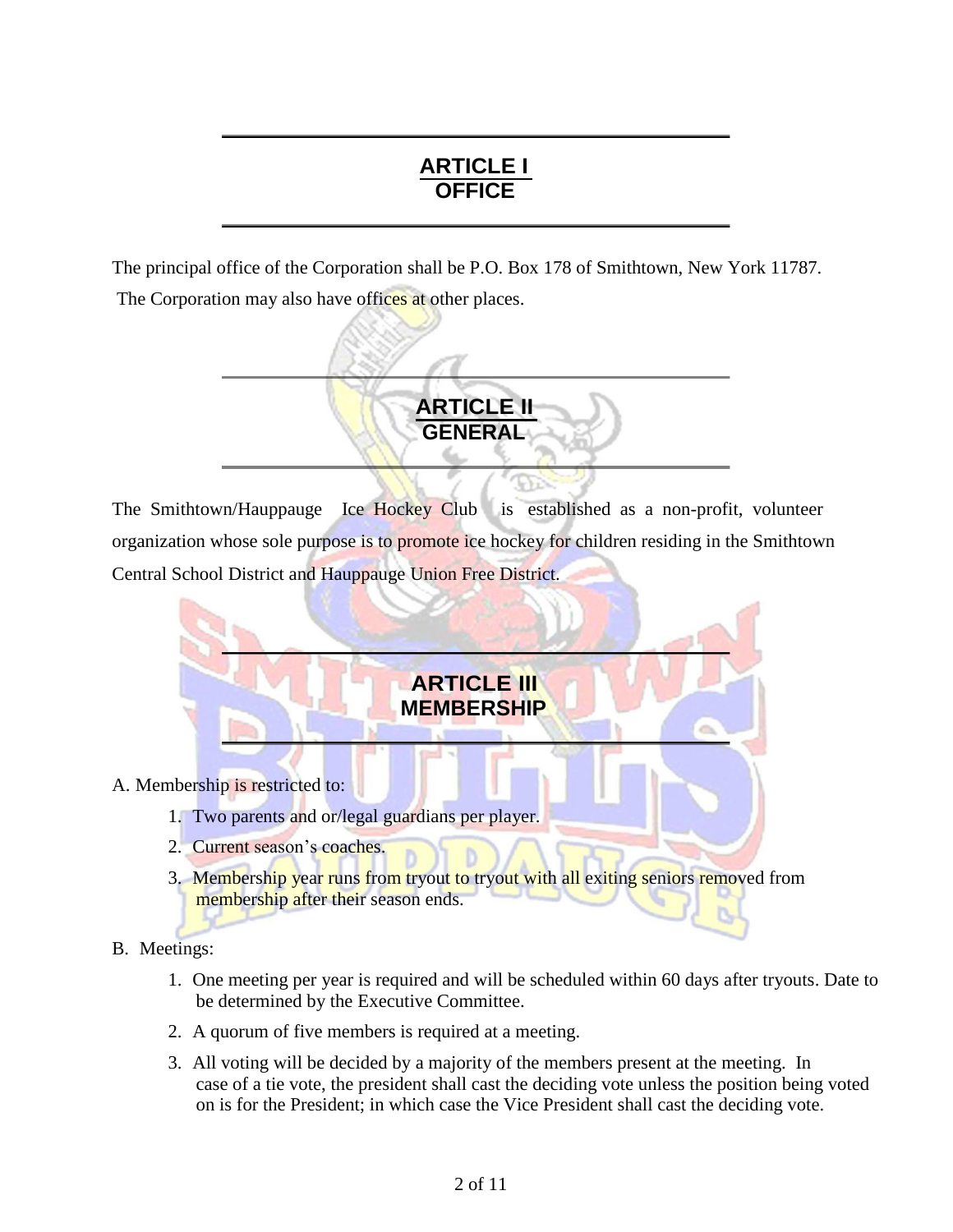### **ARTICLE III MEMBERSHIP** (Continued)

- 4. Each vote by a member is considered a half vote whereas with 2 members representing 1 player would be 1 full vote. If a player is represented by 1 parent/legal guardian 1 full vote will be appointed. Members of multiple players will only hold the value of a half vote per parent/legal guardian. Each member must be in good standing (no suspensions or outstanding monies owed).
- 5. Elections of the Executive Committee shall be held at the Spring Meeting. No players may attend.
- 6. The Secretary shall notify all members of the time and place of a meeting at least four weeks prior to a meeting via email, posting on club website or social media. Any members that intend to run for a position that is up for election will be required to notify at least two board members in writing, stating which position the member intends to run for, **at least 2 weeks prior to the meeting.** In turn, the notified members will notify the rest of the Executive Committee of the member(s) running for the position(s) up for election.
- 7. **Spring meeting will serve only 2 main purposes;** First, an introduction of the Board members and to provide information to both applying and existing members about the upcoming season. Second, will be to cast an orderly vote on Executive Committee positions up for re-election that year (Definition of **Applying Member**- any parent or natural guardian who has completed the necessary paperwork required by SIHC, and whose child has attended the tryouts
- 8. In all other meetings other than the spring meeting, a motion from the floor, approved by a  $2/3<sup>rd</sup>$  vote of members present, will allow the matter at hand to be presented to the board for consideration. No motion from the floor at the spring meeting may be considered.

ST

### C. Duties of the Members:

- 1. Elect members of the executive committee.
- 2. Engage in fund raising for the benefit of the Club.
- 3. Serve on subcommittees, as needed.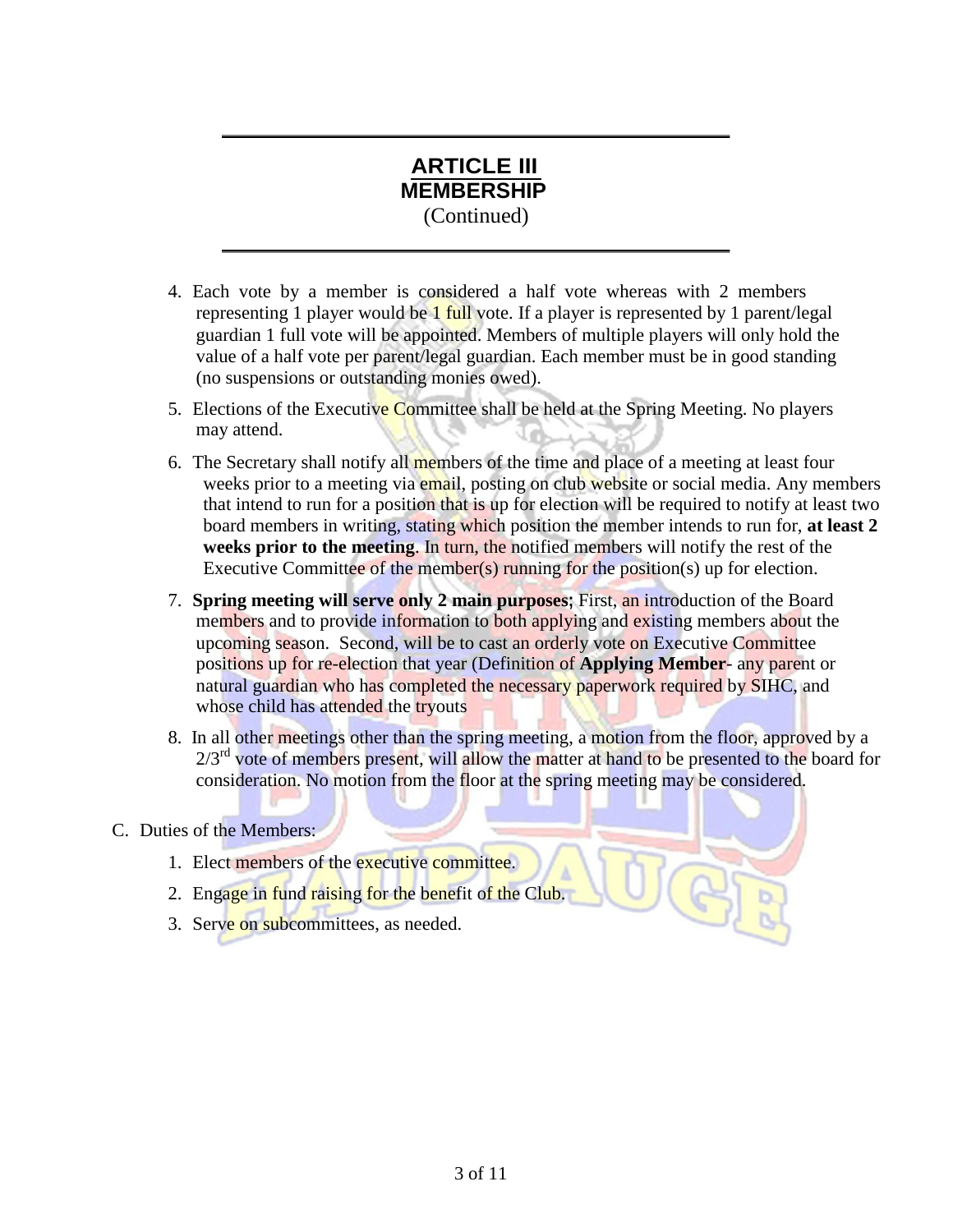## **ARTICLE IV EXECUTIVE COMMITTEE**

- A. The Executive Committee shall consist of the following officers:
	- 1. President
	- 2. Vice President
	- 3. Treasurer
	- 4. Secretary
	- 5. Technology Director
- B. The following positions may also be appointed by President and/or Vice President not serving more than 1 year before reappointment:
	- 1. Assistant Treasurer
	- 2. Assistant Secretary
- C. Suffolk County League Representatives:
	- 1. The President shall serve as the Suffolk County League Representative I.
	- 2. Suffolk County League Representative II and alternate shall be appointed from the Executive Committee by the President.
- D. Elections:
	- 1. The Executive Committee shall be elected from the general membership at the Spring Meeting.
	- 2. No more than **1** member of a family may serve on the Executive Committee.
	- 3. A member of the Executive Committee may not hold more than one position on the Executive Committee except for a parent/coach, who may serve as both Head Coach and one other Executive Committee position.
	- 4. Terms:
		- a. Executive Committee members shall be elected for a term of two years.
		- b. Elections for the positions of President, Secretary, and Technology Director shall alternate years with Vice President, Treasurer, and Coaching Coordinator.
		- c. There is no limit to the number of terms.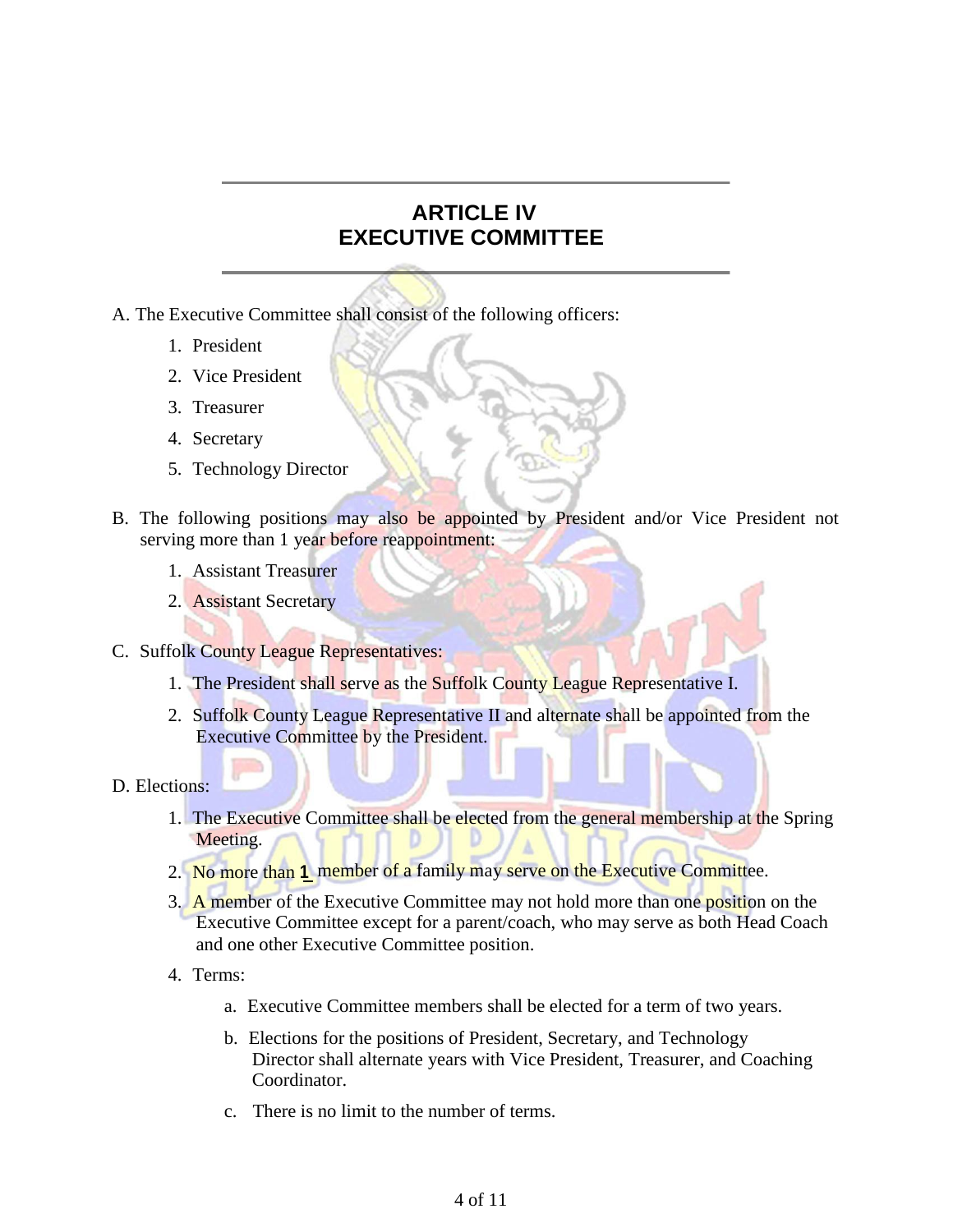E. Executive Committee Meetings:

- 1. The Executive Committee shall meet quarterly, or as required.
- 2. A quorum of three Executive Committee members but no less than 50% of the Executive Committee is required at any meeting
- 3. Approval of all motions requires a 2/3 majority of the Executive Committee members who are present at the meeting.
- 4. Club members in good standing are permitted to attend only open meetings of the Executive Committee, but may not vote. (No players at all may attend).

### F. Duties of the Executive Committee

- 1. Resolution of conflicts
- 2. Establish schedules and fees
- 3. Adhere to Suffolk County League Regulations
- 4. Appoint coaches and assistant coaches
- 5. Approve annual budget
- 6. Approve annual Treasurer's Report
- 7. Update the bylaws and policies, as needed
- 8. Fiduciary responsibility to act in the best interest of the club.

### G. Duties of Officers

#### 1. President

- a. Preside over meetings of the members and meetings of the Executive Committee.
- b. Serve as Suffolk County League Representative I, referred to as "General Manager." As such, he or she shall attend all meetings of the Suffolk County League as a voting member representing the Smithtown Ice Hockey Club.
- c. Act as or appoint a liaison with schools.
- d. Appoint committees, as required.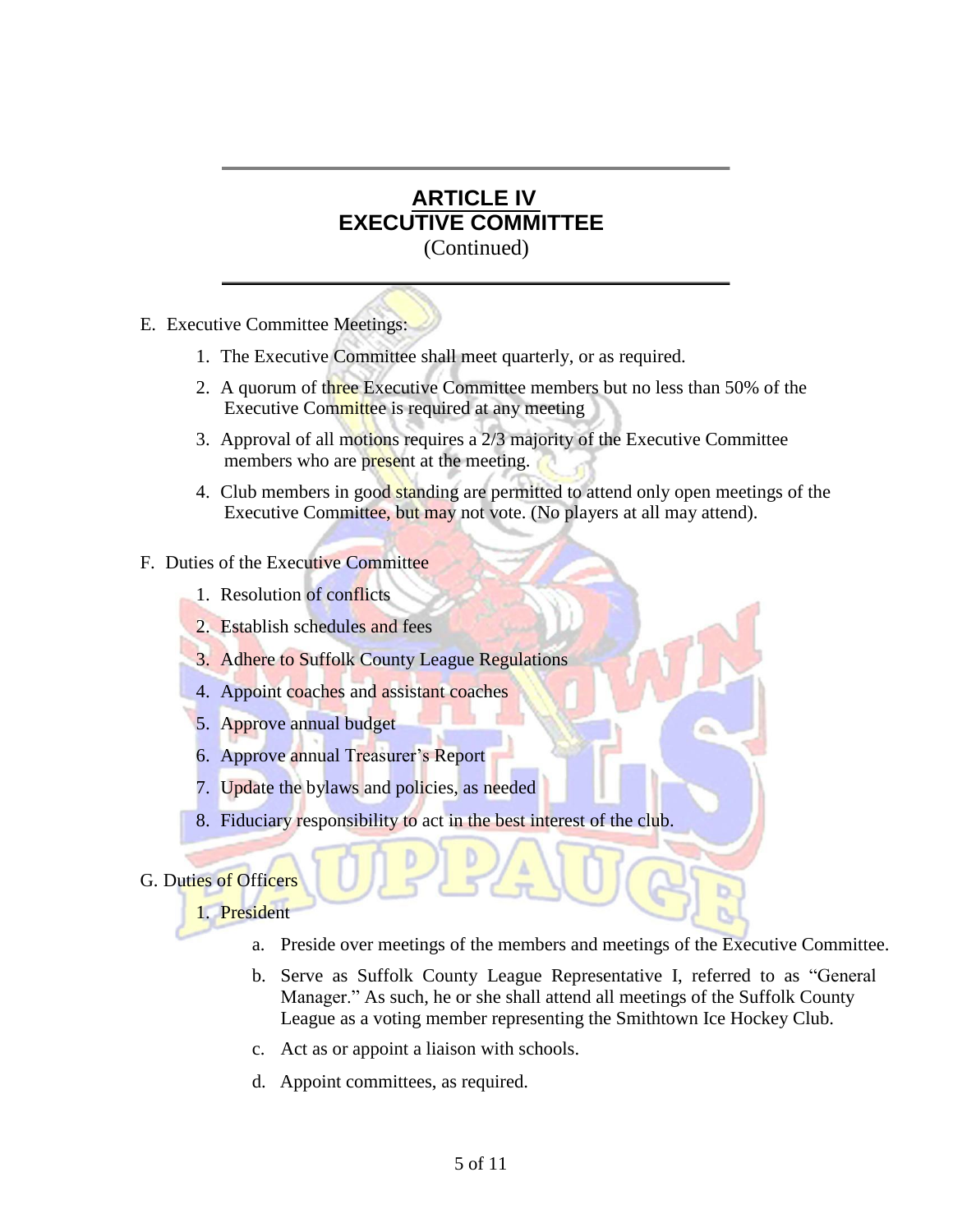- e. Along with the Team Reps, represent the views of the parents to the coaches and to the Executive Committee.
- 2. Vice President
	- a. In the absence of the President, serves in capacity of the President.
	- b. Assist the President as needed.
	- c. Chair the discipline committee.
- 3. Suffolk County League Representatives (President or other appointed Board member)
	- a. Attend League meetings as the authorized representatives of the Smithtown Ice Hockey Club.
	- b. Report on League meetings to the Executive Committee. Report to the general membership annually, or as required.

### 4. Treasurer

- a. Keep accurate records of all financial transactions.
- b. Prepare annual financial report to the general membership.
- c. Prepare annual budget and submit to the Executive Committee for approval.
- d. Report to the Executive Committee all expenditures of \$100 or over and obtain approval of same.
- e. Expenses of less than \$100 may be paid with the approval by the president either by E-Mail or written authorization.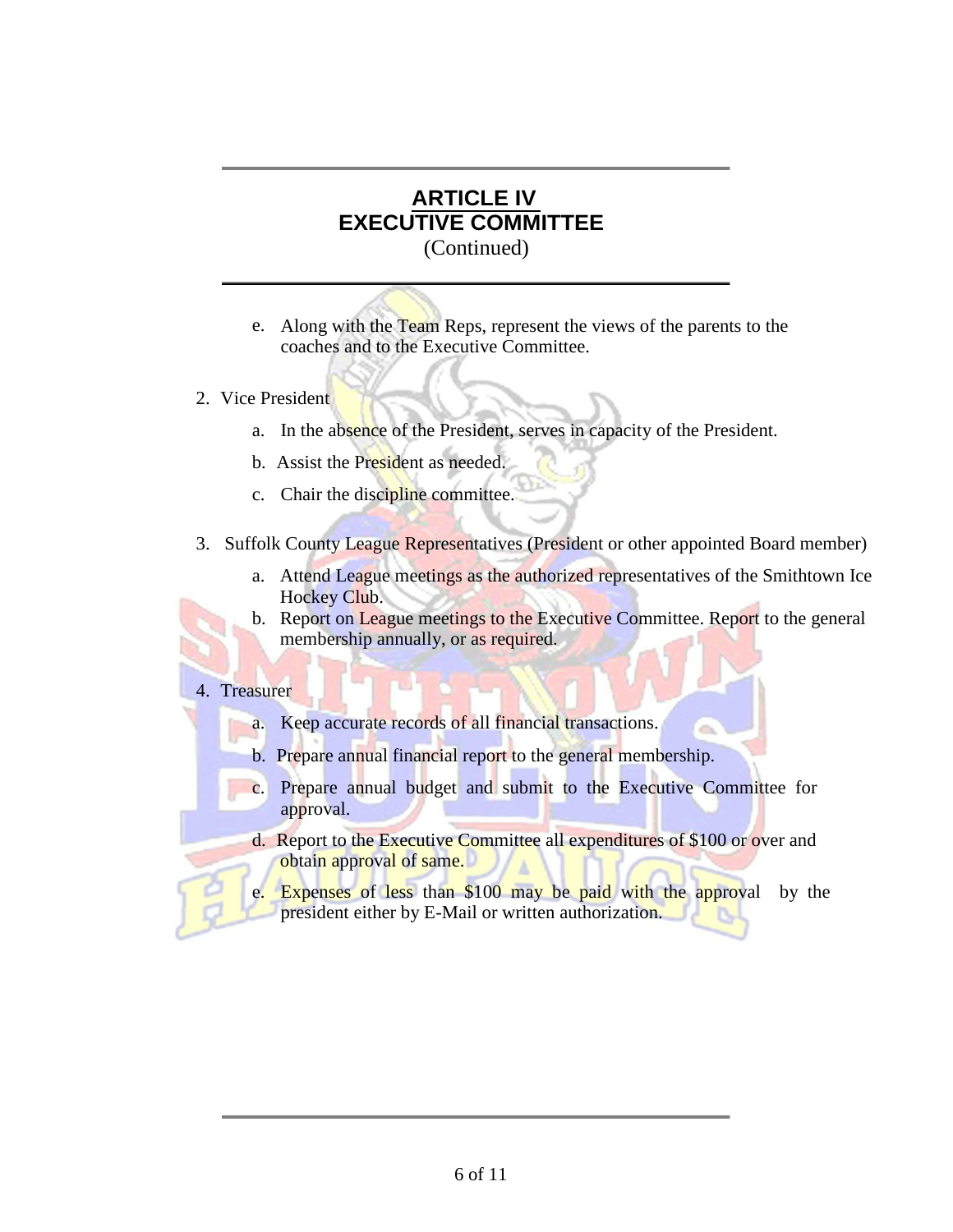- 5. Secretary
	- a. Keep accurate records of all meetings
	- b. Notify members of meetings either individually or through the Team Reps.
	- c. Press releases.
	- d. Make phone calls to parents, as needed, either directly or through the Team Reps.
- 6. Varsity, Junior Varsity and Freshman Team Reps ( Not Board Member)
	- a. Represent the views of the parents to coaches and the Executive Committee.
	- b. Member of the fund raising committee.
	- c. Make phone calls to parents, as needed.
	- d. Assist League officials if requested during games.
	- e. Attend an injured player until parent is available.
	- f. Notify parents in the event of an injured player.
- 7. Technology Director
	- a. Manage organization website.
	- b. Administrator for TeamSnap or similar scheduling application.
	- c. Administrator for all social media pages.
	- d. Advise board on all technology matters.
	- e. Maintain accurate game records and database of players and members.
	- f. Provide game records, summaries, and club mailing list to members as required.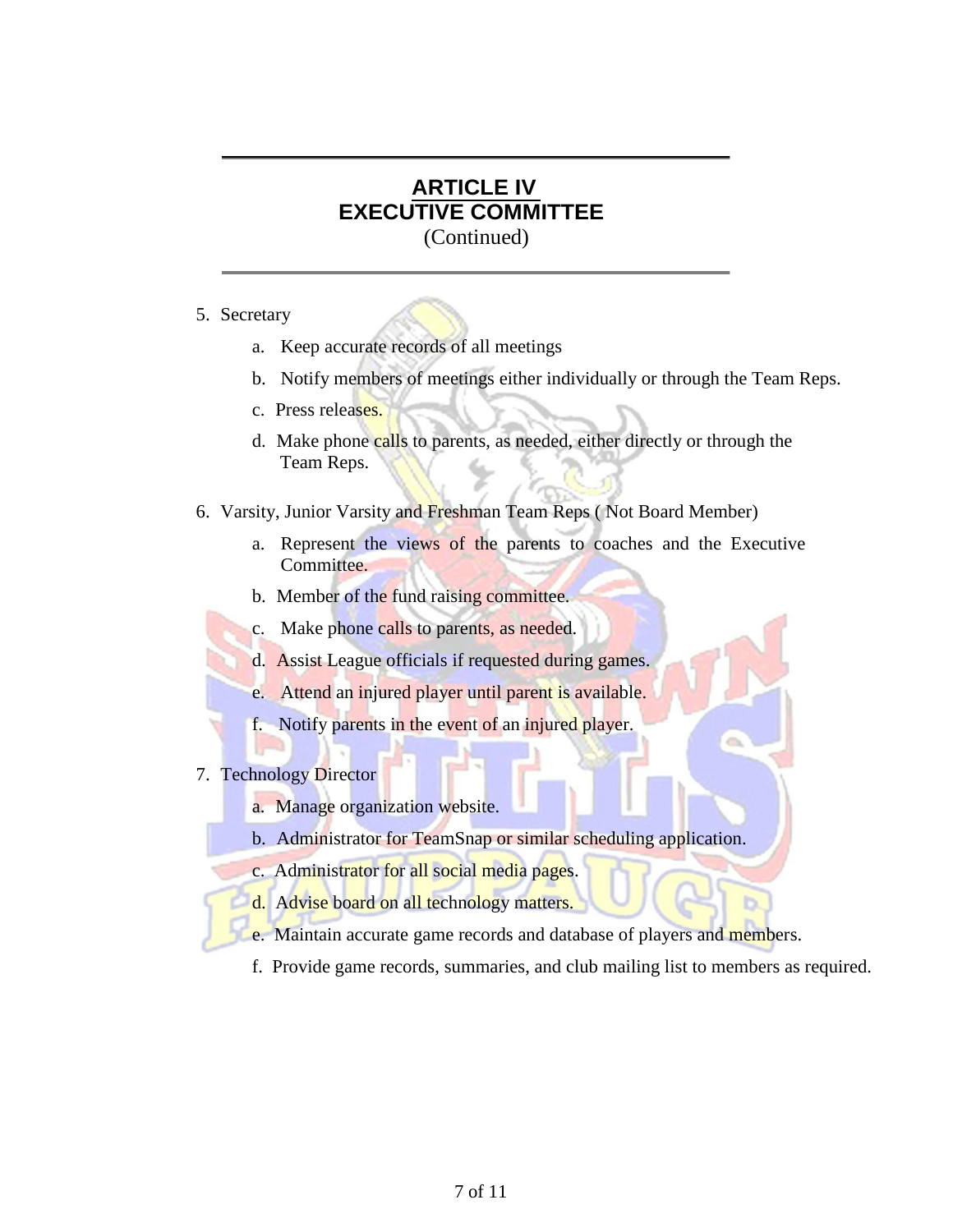- 8. Coaches ( Not Board Members)
	- rules as a leader and role model for the team, stressing good a. Serve according to all Suffolk County League rules and USA Hockey sportsmanship.
	- b. Responsible for all decisions during a game regarding player conduct and ice time.
	- c. Notify players of schedule.
	- d. Serve on committee that determines the selection and placement of players.
	- e. Attend an injured player until parent is available.
	- f. Notify parents in the event of an injured player.
	- g. Appoint Team Reps.
	- h. Maintain attendance record for all practices and games.

9. Assistant Treasurer (Not Board Member)

- a. Aid the Treasurer, as needed.
- b. In the absence of the Treasurer, perform the duties required.
- 10. Assistant Secretary ( Not Board Member)
	- a. Aid the Secretary, as needed.
	- b. In the absence of the Secretary, perform the duties required.

11. Advisors ( Not Board Member)

a. The Executive Committee may appoint advisors, as required.

- H. The Executive Committee shall have the authority to make, alter or repeal, from time to time, By Laws of the Corporation except that the Board may not amend or repeal any By Laws in which control thereof is vested exclusively in the members.
- I. In the event any of the Executive Committee positions become vacant, or if the duties are not being performed, any member of the Executive Committee shall have the right to motion for the removal or appointment of an individual by 2/3 majority vote of the executive committee.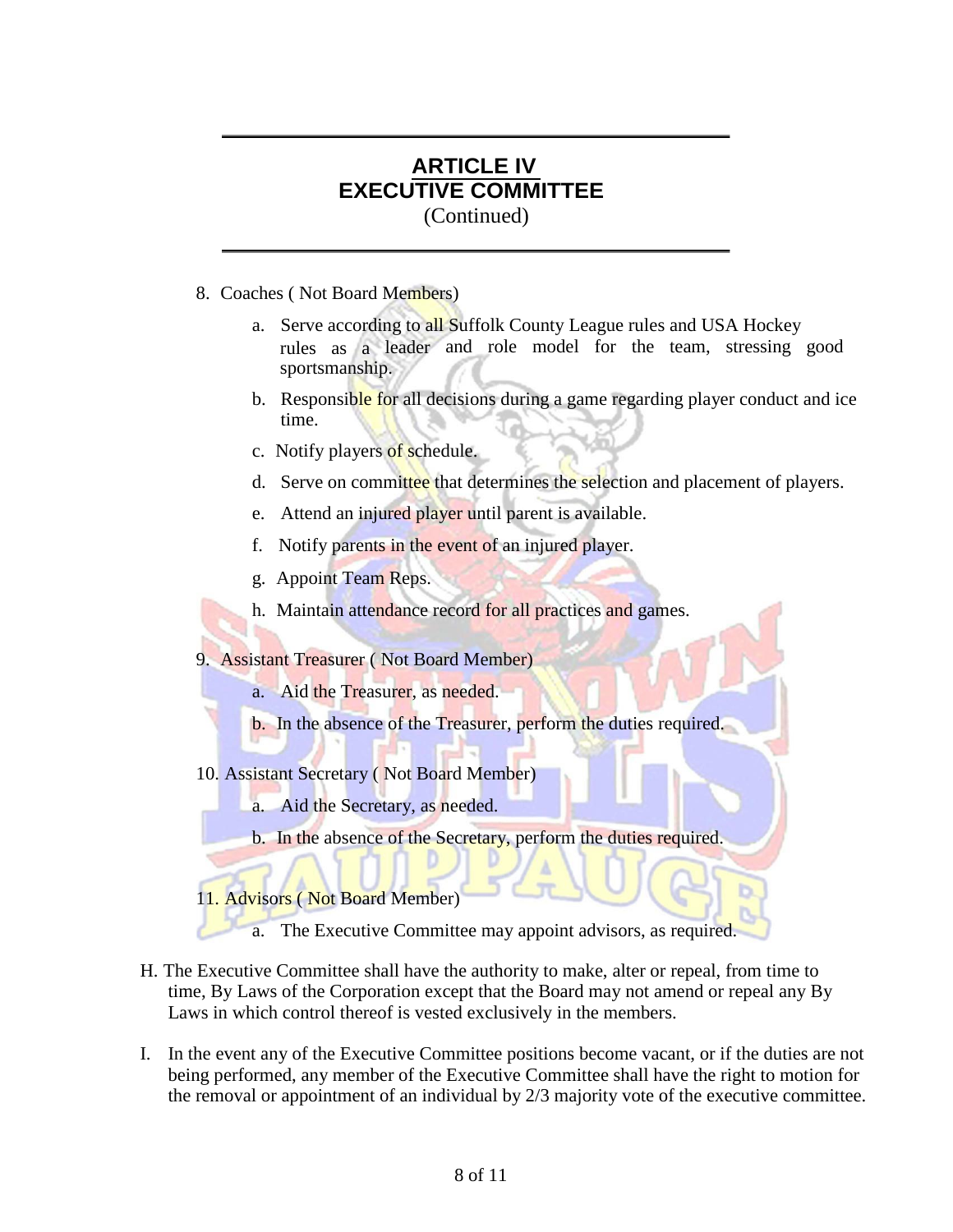## **ARTICLE V POLICIES**

- A. Selection and placement of players shall be determined by head coaches, assistant coaches and President of the Smithtown/Hauppauge Ice Hockey Club.
- B. Selection of captains and assistant captains shall be by mutual agreement of the coaching staff.

Selection shall be based on a player's Character, skill, knowledge of the game and maturity.

The coach may replace a captain or assistant captain at any time during the season.

There are no captains or assistant captains during the spring season. The head coach will designate a player to act as captain during games if requested by the officials.

- C. Selection of All Star players, who represent the Smithtown/Hauppauge Ice Hockey Club in the County All Star Game, shall be based on skill and attitude. All-star players shall be selected by the coaching staff.
- D. While every attempt will be made to give fair ice time opportunities to each player, ice time is up to the discretion of the coaches.
- E. Good sportsmanship will be stressed at all times.
- F. Any questions regarding coaching decisions must be put in writing to the Executive Committee or coaches, as appropriate.
- G. Coaches may "bench" a player during a game. The coach will record the benching and report it to the Executive Committee, if requested.
- H. A player may be removed from a Smithtown/Hauppauge Ice Hockey Club team only after:
	- 1. A verbal warning from the coach
	- 2. Written warning by certified mail from the Executive Committee to both the player and parents.
	- 3. If misconduct continues, a letter of dismissal by certified mail from the Executive Committee to both the player and parents.

A refund of fees will be determined by the Executive Committee.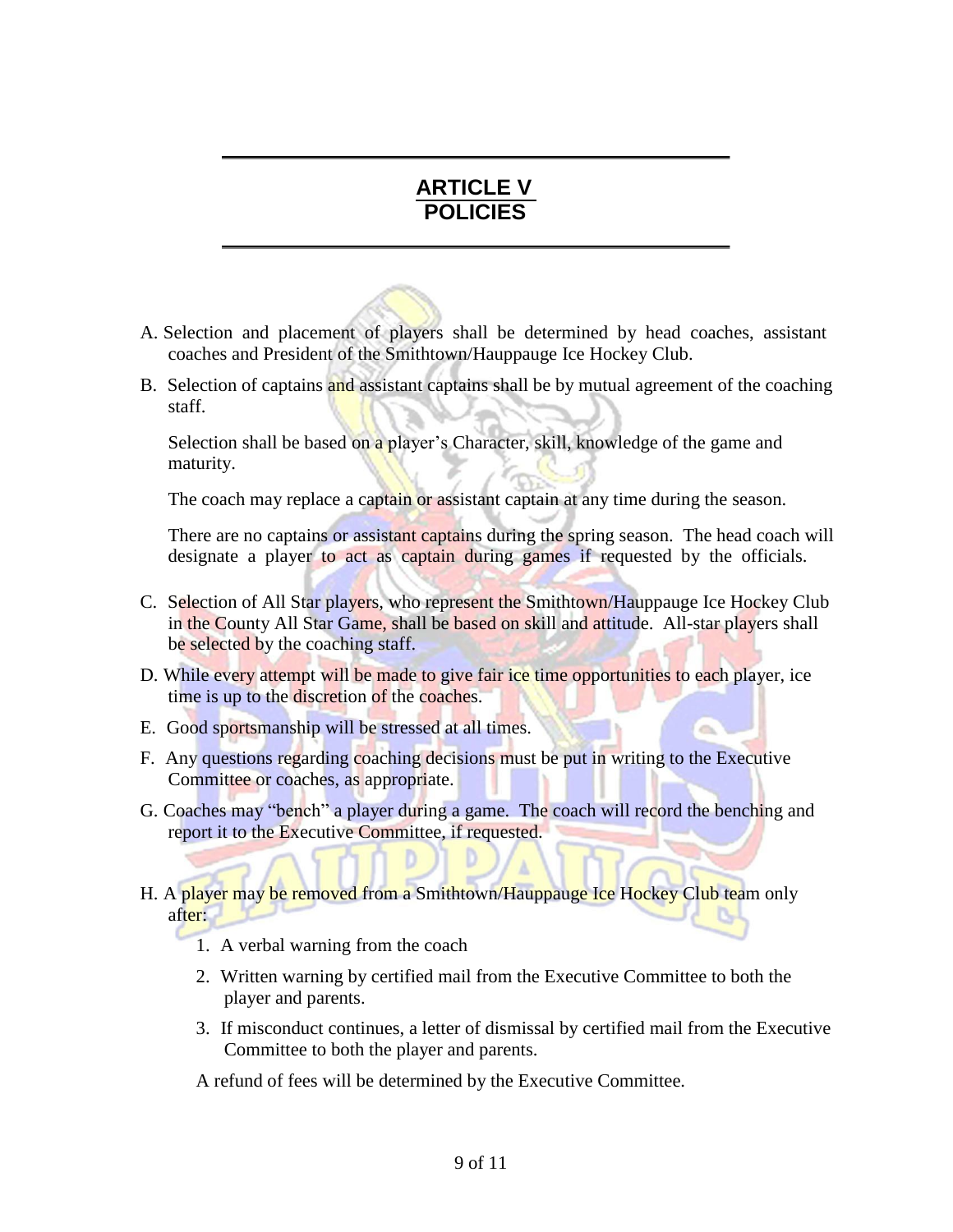

- I. Reasons for removing a player from a team include, but are not limited to:
	- 1. Drinking alcoholic beverages, taking illegal drugs or other substance abuse.
	- 2. Abusive language to coaches, players, on/off ice officials, or opponents.
	- 3. Failure to attend practices or games without prior notification of the coach establishing the reason for non-attendance.
	- 4. Failure to abide by the disciplinary policies as presented by the coaches.
	- 5. Failure to respect other team members, coaches, organization and league members
	- 6. Failure to make payment in accordance with the billing schedule will result in suspension until rectified.
- J. Each player will comply with all USA Hockey and all Suffolk County League regulations concerning proper equipment worn on ice and on the bench at all times.
- K. The Smithtown/Hauppauge Ice Hockey Club team colors are red/white/blue jersey and socks, which are mandatory.
- L. Regarding an injured player unable to complete the season, the Club will refund payment if a replacement can be made and the fees will be on a pro rated basis.
- M. All players must sign a player's expectation form prior to start of the season.